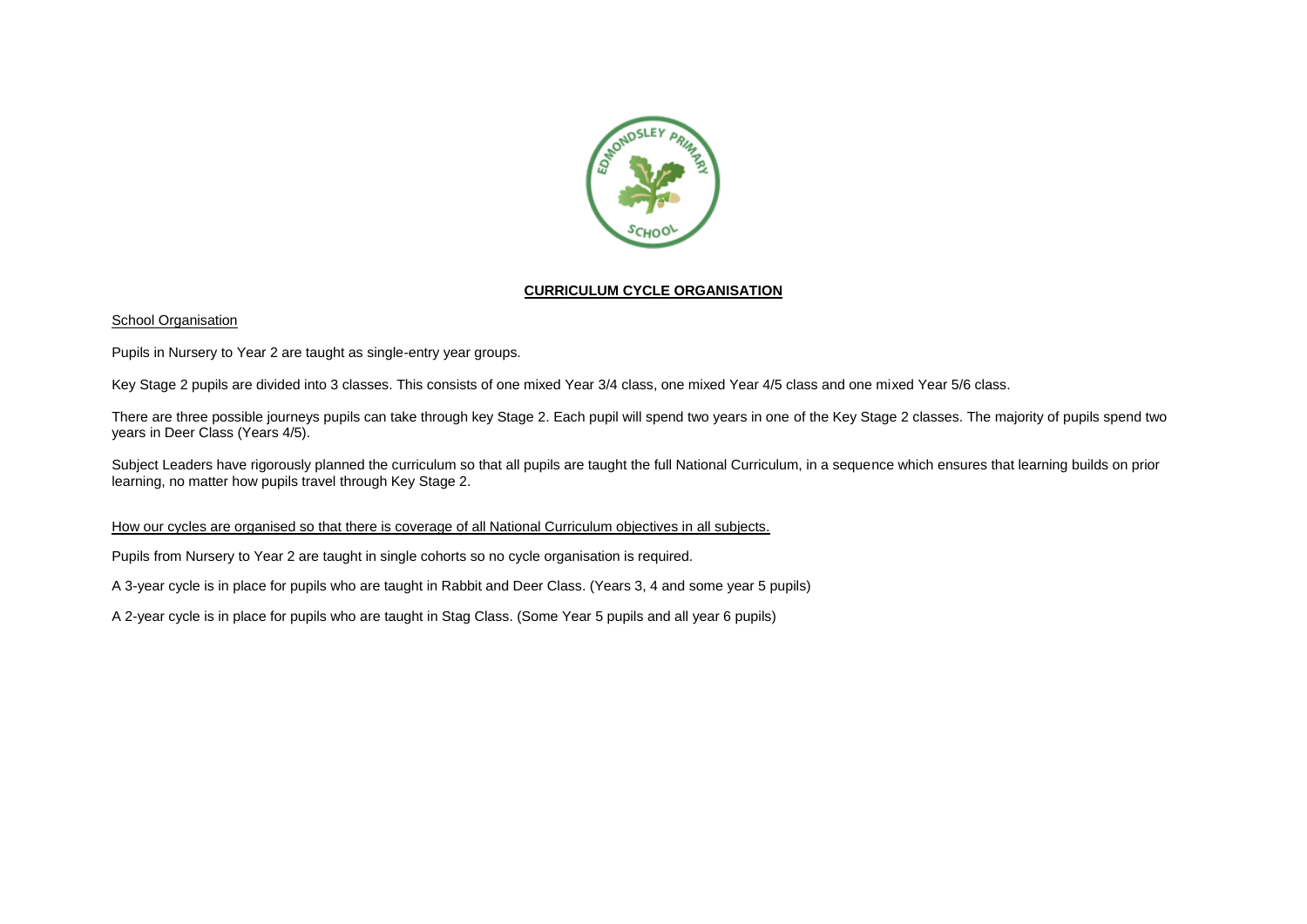## Long term overview of which Cycle to be used

|               | One Year Cycles                                            | 3 Year Cycles                | 2 Year Cycles     |
|---------------|------------------------------------------------------------|------------------------------|-------------------|
|               | Caterpillar class (Nursery)<br>Butterfly class (Reception) | <b>Rabbit and Deer Class</b> | <b>Stag Class</b> |
|               | Hedgehog class (Year 1)<br>Squirrel Class (Year 2)         | (Years 3/4/5)                | (Years 5/6)       |
| $2019 - 2020$ | Cycle A                                                    | Cycle C                      | Cycle B           |
| $2020 - 2021$ | Cycle A                                                    | Cycle A                      | Cycle A           |
| $2021 - 2022$ | Cycle A                                                    | <b>Cycle B</b>               | Cycle B           |
| $2022 - 2023$ | Cycle A                                                    | <b>Cycle C</b>               | Cycle A           |
| 2023 - 2024   | Cycle A                                                    | <b>Cycle A</b>               | Cycle B           |
| 2024 - 2025   | Cycle A                                                    | <b>Cycle B</b>               | Cycle A           |
| 2025 - 2026   | Cycle A                                                    | <b>Cycle C</b>               | Cycle B           |

# Cycle Journeys through key Stage 2

Key Stage 2 Intake 2021/2022 to end of Key Stage 2 2024/2025

| Journey   | Cvcle/Class<br>2021/2022 | Cvcle/Class<br>2022/2023 | Cycle/Class<br>2023/2024 | Cycle/Class<br>2024/2025 | <b>Cycle not taught</b><br>(NC coverage is repeated in<br>another cycle) |
|-----------|--------------------------|--------------------------|--------------------------|--------------------------|--------------------------------------------------------------------------|
| Journey 1 | Cvcle B (Rabbit)         | Cycle C (Rabbit)         | Cycle A (Deer)           | Cycle A (Stag)           | Cvcle B (Stag)                                                           |
| Journey 2 | Cvcle B (Rabbit)         | Cvcle C (Deer)           | Cvcle A (Deer)           | Cycle A (Stag)           | Cycle B (Stag)                                                           |
| Journey 3 | Cycle B (Rabbit)         | Cycle C (Deer)           | Cycle B (Stag)           | Cycle A (Stag)           | Cycle A (Rabbit/Deer Class)                                              |

# Key Stage 2 Intake 2022/2023 to end of Key Stage 2 2025/2026

| Journey   | Cvcle/Class<br>2022/2023 | Cycle/Class<br>2023/2024 | <b>Cycle/Class</b><br>2024/2025 | <b>Cycle/Class</b><br>2025/2026 | <b>Cycle not taught</b><br>(NC coverage is repeated in<br>another cycle) |
|-----------|--------------------------|--------------------------|---------------------------------|---------------------------------|--------------------------------------------------------------------------|
| Journey 1 | Cycle C (Rabbit)         | Cycle A (Rabbit)         | Cycle B (Deer)                  | Cycle B (Stag)                  | Cycle A (Stag)                                                           |
| Journey 2 | Cycle C (Rabbit)         | Cycle A (Deer)           | Cycle B (Deer)                  | Cycle B (Stag)                  | Cycle A (Stag)                                                           |
| Journey 3 | Cycle C (Rabbit)         | Cycle A (Deer)           | Cycle A (Stag)                  | Cycle B (Stag)                  | Cycle B (Rabbit/Deer Class)                                              |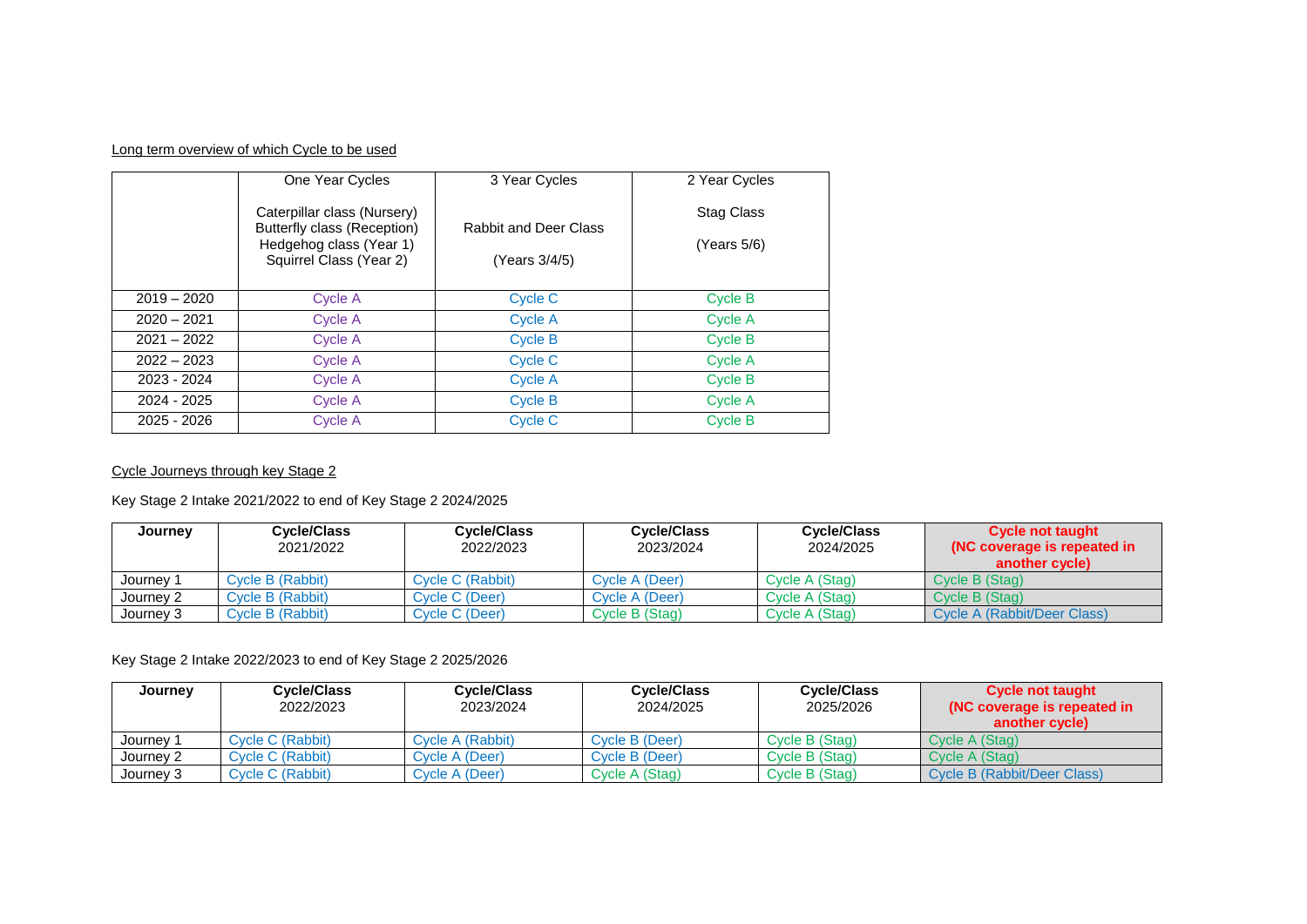### Key Stage 2 Intake 2023/2024 to end of Key Stage 2 2026/2027

| <b>Journey</b> | Cvcle/Class<br>2023/2024 | Cvcle/Class<br>2024/2025 | Cycle/Class<br>2025/2026 | Cycle/Class<br>2026/2027 | <b>Cycle not taught</b><br>(NC coverage is repeated in<br>another cycle) |
|----------------|--------------------------|--------------------------|--------------------------|--------------------------|--------------------------------------------------------------------------|
| Journey 1      | Cycle A (Rabbit)         | Cycle B (Rabbit)         | Cvcle C (Deer)           | Cycle A (Stag)           | Cycle B (Stag)                                                           |
| Journev 2      | Cycle A (Rabbit)         | Cycle B (Deer)           | Cvcle C (Deer)           | Cycle A (Stag)           | Cycle B (Stag)                                                           |
| Journey 3      | Cycle A (Rabbit)         | Cycle B (Deer)           | Cycle B (Stag)           | Cycle A (Stag)           | Cycle C (Rabbit/Deer Class)                                              |

## Key Stage 2 Intake 2024/2025 to end of Key Stage 2 2027/2028

| <b>Journey</b> | Cycle/Class<br>2024/2025 | Cycle/Class<br>2025/2026 | <b>Cycle/Class</b><br>2026/2027 | Cycle/Class<br>2027/2028 | <b>Cycle not taught</b><br>(NC coverage is repeated in<br>another cycle) |
|----------------|--------------------------|--------------------------|---------------------------------|--------------------------|--------------------------------------------------------------------------|
| Journey '      | Cycle B (Rabbit)         | Cycle C (Rabbit)         | Cycle A (Deer)                  | Cycle B (Stag)           | Cycle A (Stag)                                                           |
| Journey 2      | Cycle B (Rabbit)         | Cycle C (Deer)           | Cycle A (Deer)                  | Cycle B (Stag)           | Cycle A (Stag)                                                           |
| Journey 3      | Cycle B (Rabbit)         | Cvcle C (Deer)           | Cycle A (Stag)                  | Cycle B (Stag)           | Cycle A (Rabbit/Deer Class)                                              |

## Key Stage 2 Intake 2025/2026 to end of Key Stage 2 2028/2029

| Journey   | Cvcle/Class<br>2025/2026 | Cvcle/Class<br>2026/2027 | <b>Cycle/Class</b><br>2027/2028 | Cycle/Class<br>2028/2029 | <b>Cycle not taught</b><br>(NC coverage is repeated in<br>another cycle) |
|-----------|--------------------------|--------------------------|---------------------------------|--------------------------|--------------------------------------------------------------------------|
| Journey 1 | Cycle C (Rabbit)         | Cycle A (Rabbit)         | Cycle B (Deer)                  | Cycle A (Stag)           | Cycle B (Stag)                                                           |
| Journey 2 | Cycle C (Rabbit)         | Cycle A (Deer)           | Cycle B (Deer)                  | Cycle A (Stag)           | Cycle B (Stag)                                                           |
| Journev 3 | Cycle C (Rabbit)         | Cycle A (Deer)           | Cycle B (Stag)                  | Cycle A (Stag)           | Cycle B (Rabbit/Deer Class)                                              |

## Key Stage 2 Intake 2026/2027 to end of Key Stage 2 2029/2030

| Journey   | Cvcle/Class<br>2026/2027 | Cvcle/Class<br>2027/2028 | Cycle/Class<br>2028/2029 | Cycle/Class<br>2029/2030 | <b>Cycle not taught</b><br>(NC coverage is repeated in<br>another cycle) |
|-----------|--------------------------|--------------------------|--------------------------|--------------------------|--------------------------------------------------------------------------|
| Journey 1 | Cvcle A (Rabbit)         | Cycle B (Rabbit)         | Cvcle C (Deer)           | Cycle B (Stag)           | Cycle A (Stag)                                                           |
| Journey 2 | Cvcle A (Rabbit)         | Cvcle B (Deer).          | Cvcle C (Deer)           | Cycle B (Stag)           | Cycle A (Stag)                                                           |
| Journey 3 | Cycle A (Rabbit)         | Cycle B (Deer)           | Cycle A (Stag)           | Cycle B (Stag)           | Cycle C (Rabbit/Deer Class)                                              |

Subject Leaders have ensured that all National Curriculum objectives are taught to all pupils no matter what journey they take through our school.